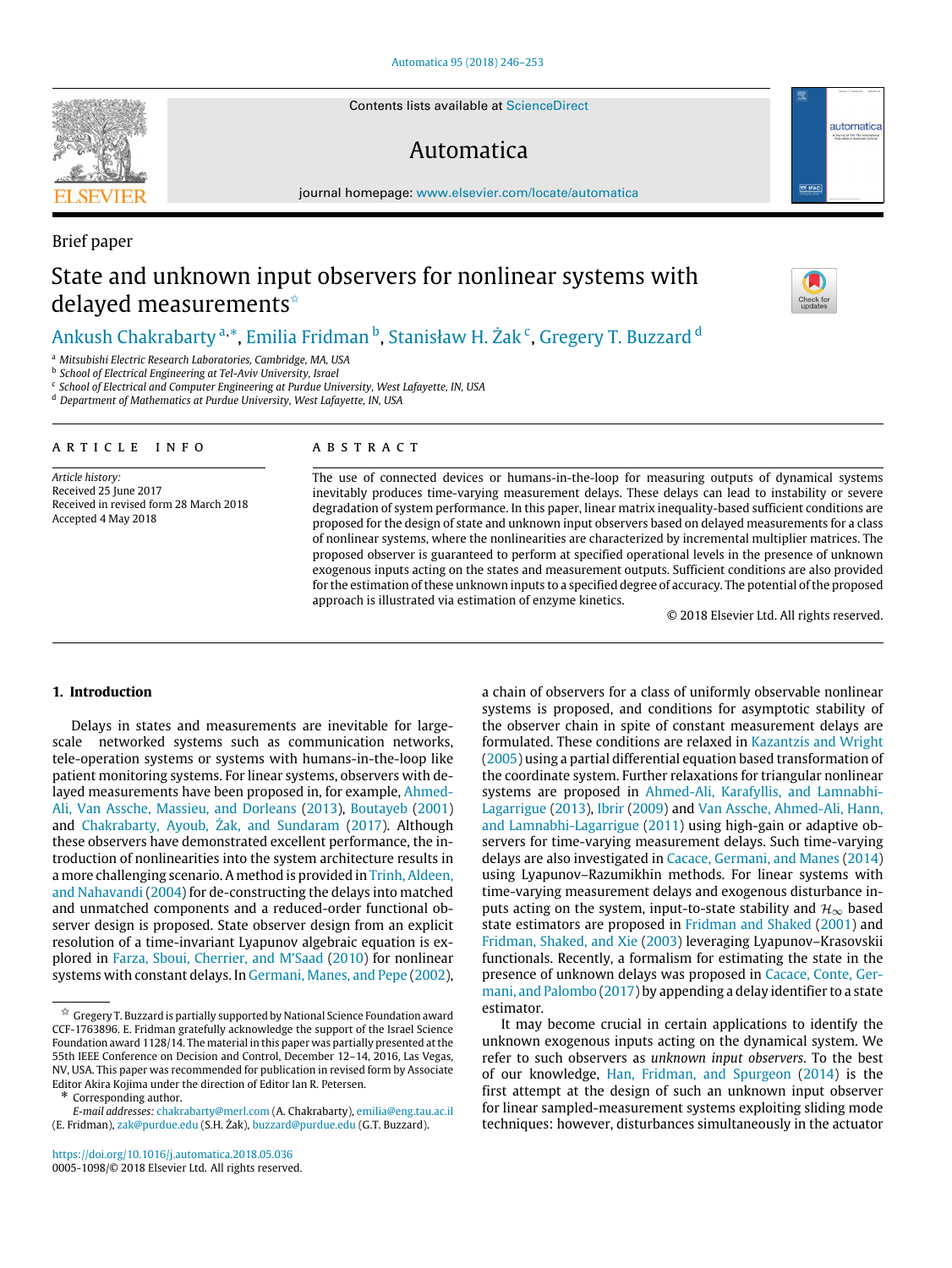and sensor are not considered. For nonlinear systems with delays in the state, delay-dependent conditions and a descriptor system approach introduced in [Fridman](#page-7-15) [and](#page-7-15) [Shaked](#page-7-15) [\(2001\)](#page-7-15) was exploited in [Hassan,](#page-7-19) [Zemouche,](#page-7-19) [and](#page-7-19) [Boutayeb](#page-7-19) [\(2013\)](#page-7-19) to estimate the state and unknown input, based on  $\mathcal{H}_{\infty}$  and Sobolev norm-based definitions of stability.

The relatively unexplored problem of designing unknown input observers for nonlinear systems with delayed measurements serves as the motivation for this paper. We design observers with guaranteed performance in the presence of unknown exogenous inputs acting on the states and measurement outputs. Sufficient conditions are provided for the estimation of these unknown inputs to a specified degree of accuracy. A preliminary version of this paper was presented in [Chakrabarty,](#page-7-20) [Buzzard,](#page-7-20) [Fridman,](#page-7-20) [and](#page-7-20) [Żak](#page-7-20) [\(2016\)](#page-7-20). Herein, we present the key results of the preliminary paper with proofs, and add new results that arise in special cases such as constant delays and linear error dynamics to enable the construction of simpler LMIs. For this latter scenario, we show that detectability is sufficient to provide finite state and unknown input estimation error bounds for any bounded unknown input.

#### **2. Notation**

We denote by  $\mathbb R$  the set of real numbers, and  $\mathbb R^{n\times m}$  the set of real  $n \times m$  matrices. For any matrix P, we denote  $P^\top$  its transpose;  $\overline{\lambda}(P)$  is the largest eigenvalue of P,  $\lambda(P)$  is the smallest eigenvalue of *P*, and ∥*P*∥ as the maximum singular value of *P*. For a vector v and symmetric matrix *P*, the quadratic form v <sup>⊤</sup>*P*v is written as ∥v∥ 2 for brevity. For a symmetric matrix *M* = *M*⊤, we use the star *P*<sup> $\parallel$ *v* $\parallel$ *p*  $\parallel$ *o D*(*v*<sub>1</sub>*y*</sup>, *b*<sub>1</sub>*a d*<sub>*x*</sub><sup>*n*</sup><sub>*d*</sub><sup>*n*</sup></sup>*a*<sup>*m*</sup><sub>*M*</sub><sup>*n*</sup></sup>*m*<sup>*n*</sup></sup>*M*<sup>*n*</sup></sup>*M*<sup>*n*</sup></sup>*M*<sup>*n*</sup></sup>*M*<sup>*n*</sup>  $M_b^{\top} M_c$ ] ≡  $\begin{bmatrix} M_a M_b \\ \star M_c \end{bmatrix} \equiv \begin{bmatrix} M_a M_b \\ M_b^\top M_c \end{bmatrix}$  $M_b^{\top}$   $M_c$  $\begin{bmatrix} M_a M_b \\ \star M_c \end{bmatrix} \equiv \begin{bmatrix} M_a M_b \\ M_b^\top M_c \end{bmatrix}$ . For any vector  $v \in \mathbb{R}^n$ , we consider the norm  $||v|| = \sqrt{v^\top v}$ . For a bounded function  $v(\cdot) : \mathbb{R} \to \mathbb{R}^n$ , we consider the norm  $||v(\cdot)||_{\infty} = \sup_t ||v(t)||$ , and the space of functions which satisfy  $||v(\cdot)||_{\infty} < \infty$  is denoted  $\mathcal{L}_{\infty}$ . The space of square integrable functions is denoted  $\mathcal{L}_2$ , with a corresponding norm  $\|\cdot\|_{\mathcal{L}_2}$ . We also denote  $Df$  as the derivative of a differentiable function  $\tilde{f}$ . The space of continuously differentiable functions  $\phi : [a, b] \rightarrow \mathbb{R}^n$  is denoted  $C[a, b]$  and a norm  $\|\phi\|_{\mathcal{C}} \triangleq \sup_{[a, b]} |\phi(\cdot)|$  is defined. The Banach space of absolutely continuous functions  $\psi : [a, b] \to \mathbb{R}^n$ with  $\mathcal{D}\psi \in \mathcal{L}_2(a, b)$  is denoted as  $\mathcal{W}[a, b]$  possessing the norm  $\|\psi(\cdot)\|_{\mathcal{W}} = \|\psi(\cdot)\|_{\mathcal{C}} + \|\mathcal{D}\psi\|_{\mathcal{L}_2}$ . The notation  $\langle \cdot, \cdot \rangle$  denotes an inner product.

#### **3. Problem statement**

In this section, we present the class of systems considered and provide an observer architecture for the estimation of system states to a specified degree of accuracy in spite of corruptive exogenous inputs. We consider a class of nonlinear systems with measurement delays modeled by

<span id="page-1-0"></span>
$$
\dot{x} = Ax + B_f f(t, q) + Bw + g(t, u, y) \tag{1a}
$$

<span id="page-1-7"></span>
$$
y = Cx_{\tau} + Dw \tag{1b}
$$

$$
q = C_q x + D_q w \tag{1c}
$$

$$
x(t) = \phi_0(t), \quad \forall t \in [-h, 0], \tag{1d}
$$

where  $t \geq t_0 \in \mathbb{R}$  is the time variable,  $\tau(t) : \mathbb{R} \mapsto [0, h]$  is a known, time-varying, bounded delay function,  $x \triangleq x(t) \in \mathbb{R}^{n_x}$  is the state-vector,  $x_{\tau} \triangleq x(t - \tau(t))$  is the delayed state vector, and  $w \triangleq w(t) \in \mathbb{R}^{n_w}$  models unknown state and sensor attack vectors, which we will equivalently refer to as the exogenous input vector. If the unknown inputs in the state are denoted  $w<sub>s</sub>(t)$  and in the outputs  $w_o(t - \tau(t))$ , then  $w(t)^\top := \begin{bmatrix} w_s(t)^\top & w_o(t - \tau(t))^\top \end{bmatrix}$ . The variable  $y \triangleq y(t) \in \mathbb{R}^{n_y}$  denotes a delayed measured output, and the function  $\phi_0 \in C([-h, 0])$  is a continuous map of initial

conditions. The known nonlinearity  $f : \mathbb{R} \times \mathbb{R}^{n_q} \to \mathbb{R}^{n_f}$  contains the argument  $q \triangleq q(t) \in \mathbb{R}^{n_q}$ . Since *q* is a function of the state *x*, it is not known for all time. Therefore, *q* has to be estimated. The nonlinearity  $g : \mathbb{R} \times \mathbb{R}^{n_u} \times \mathbb{R}^{n_y} \to \mathbb{R}^{n_x}$  models the completely known information, such as the control input *u* and the measured output *y*. The matrices *A*, *B<sup>f</sup>* , *B*, *C*, *D*, *C<sup>q</sup>* and *D<sup>q</sup>* are of appropriate dimensions. In this paper, we characterize nonlinearities via their incremental multiplier matrices [\(Chakrabarty,](#page-7-21) [Corless,](#page-7-21) [Buzzard,](#page-7-21) [Żak,](#page-7-21) [&](#page-7-21) [Rundell,](#page-7-21) [2017\)](#page-7-21).

**Definition 1** (*Incremental Multiplier Matrices*)**.** A symmetric matrix  $M \in \mathbb{R}^{(\hat{n}_q + n_f) \times (n_q + n_f)}$  is an **incremental multiplier matrix** (δMM) for *f* if it satisfies the following **incremental quadratic constraint** ( $\delta QC$ ) for all  $t \in \mathbb{R}$  and  $q_1, q_2 \in \mathbb{R}^{n_q}$ :

$$
\begin{bmatrix} \Delta q \\ \Delta f \end{bmatrix}^\top M \begin{bmatrix} \Delta q \\ \Delta f \end{bmatrix} \ge 0, \tag{2}
$$

where  $\Delta q \triangleq q_1 - q_2$  and  $\Delta f \triangleq f(t, q_1) - f(t, q_2)$ .

**Example 1.** Consider the nonlinearity  $f(q) = q^{\frac{1}{3}}$ : note that this is not globally Lipschitz. However, it satisfies the inequality  $(q_1 - q_2)(f(q_1) - f(q_2)) ≥ 0$ . Hence, an  $\delta M M$  for *f* is given by  $M = \kappa \begin{bmatrix} 0 & 1 \\ 1 & 0 \end{bmatrix}$ , with  $\kappa > 0$ .

Characterizing nonlinearities using incremental multipliers allows us to generalize our observer design methodology to a broad class of nonlinear systems. A library of δMMs for many nonlinearities are provided in [Açıkmeşe](#page-7-22) [and](#page-7-22) [Corless](#page-7-22) [\(2011\)](#page-7-22) and [Chakrabarty,](#page-7-21) [Corless](#page-7-21) [et](#page-7-21) [al.](#page-7-21) [\(2017\)](#page-7-21).

In order to estimate the states of the plant  $(1)$ , we propose an observer of the form

<span id="page-1-2"></span>
$$
\dot{\hat{x}} = A\hat{x} + B_f f(t, \hat{q}) + L_1(\hat{y} - y) + g(t, u, y)
$$
\n(3a)

$$
\hat{y} = C\hat{x}_{\tau} \tag{3b}
$$

$$
\hat{q} = C_q \hat{x},\tag{3c}
$$

with initial condition  $\hat{\phi}_0$ . Here,  $L_1 \in \mathbb{R}^{n_x \times n_y}$  is the observer gain,  $\hat{x}$  is the estimate of the plant state, and  $\hat{q}$  is the estimate of the argument of the nonlinearity *f* .

Let the state estimation error be denoted  $\epsilon \triangleq \hat{x} - x$ . Then the observer error dynamics are given by

<span id="page-1-3"></span>
$$
\dot{\epsilon} = A\epsilon + L_1 C\epsilon_\tau + B_f \Delta f - (B + L_1 D)w,\tag{4}
$$

where  $\epsilon_{\tau} = \epsilon(t - \tau(t))$ ,

<span id="page-1-5"></span>
$$
\Delta f \triangleq f(t, \hat{q}) - f(t, q). \tag{5}
$$

For convenience, we write

<span id="page-1-6"></span>
$$
\Delta q \triangleq \hat{q} - q = C_q \epsilon - D_q w. \tag{6}
$$

We also define a performance output

$$
z(t) = H\epsilon(t) \tag{7}
$$

in case all components of the error states are not equally important from a disturbance attenuation perspective. Before we formally state our objective, we need the following definition. This is a modification of  $\mathcal{L}_{\infty}$ -stability for continuous and discrete time systems, discussed in [Chakrabarty,](#page-7-21) [Corless](#page-7-21) [et](#page-7-21) [al.](#page-7-21) [\(2017\)](#page-7-21) and [Chakrabarty,](#page-7-23) [Żak,](#page-7-23) [and](#page-7-23) [Sundaram](#page-7-23) [\(2016\)](#page-7-23) to time-delay systems.

**Definition 2.** Consider a general time-delayed nonlinear error system

<span id="page-1-1"></span>
$$
\dot{\epsilon} = F(t, \epsilon, \epsilon_{\tau}, w) \tag{8a}
$$

with initial condition  $\epsilon(t) = \phi_0$  for  $t \in [-h, 0]$ , and performance output

<span id="page-1-4"></span>
$$
z = G(t, \epsilon, w), \tag{8b}
$$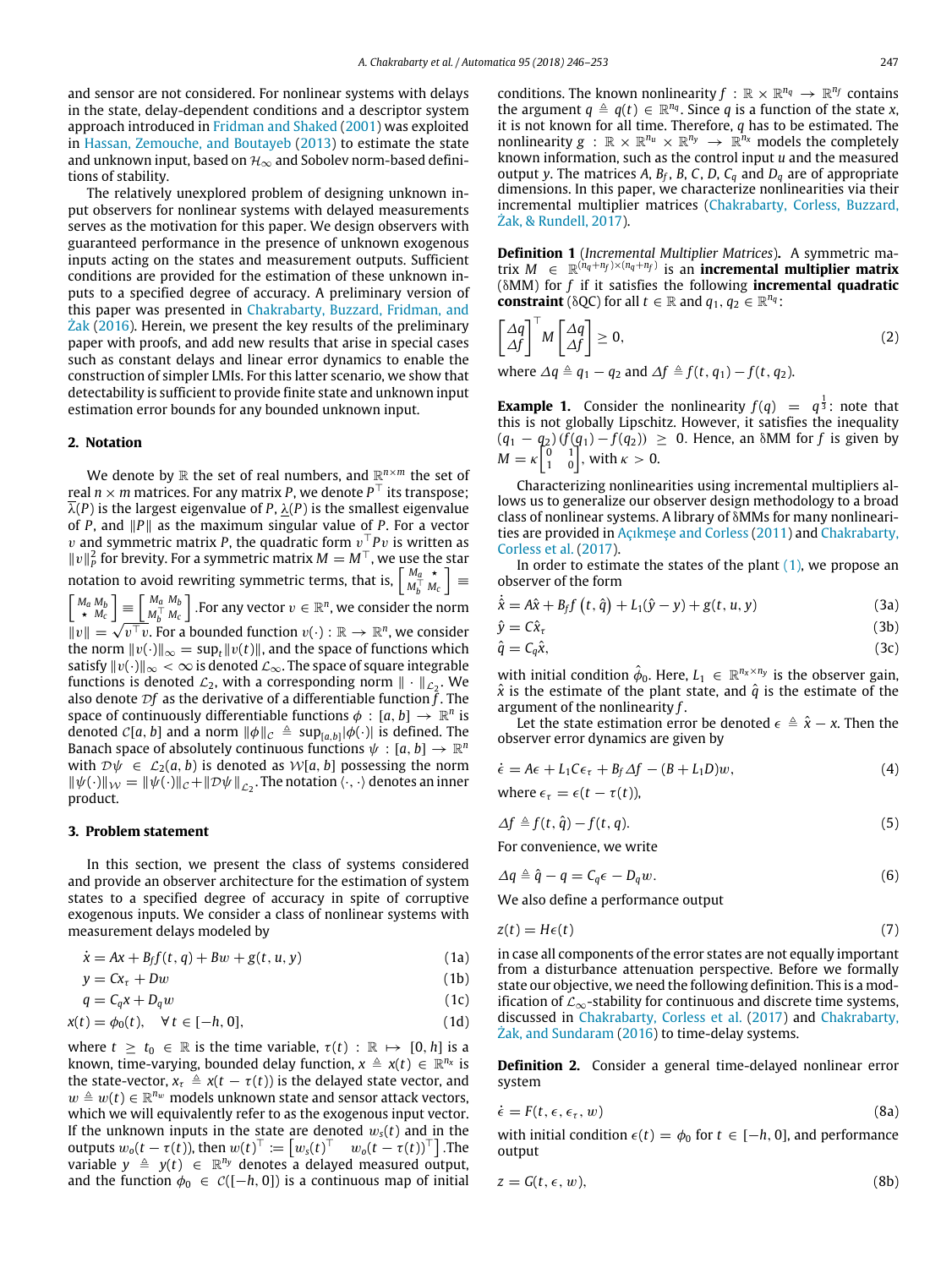where  $t \in \mathbb{R}$ ,  $\epsilon$ ,  $\epsilon$ <sub>τ</sub>  $\in \mathbb{R}^{n_x}$ ,  $w \in \mathbb{R}^{n_w}$ , and  $z \in \mathbb{R}^{n_z}$ . The time-delay system [\(8\)](#page-1-1) is globally uniformly  $\mathcal{L}_{\infty}$ -stable with performance level  $\gamma > 0$  for any delay  $0 \leq \tau(t) \leq h$  if the following conditions are satisfied:

(P1) **Global uniform exponential stability.** The nominal system, obtained by setting  $w \equiv 0$ , is globally uniformly exponentially stable with respect to the origin. That is, for every initial condition  $\phi_0 \in W[-h, 0]$ , there exist constants  $K \geq 1$  and  $\alpha > 0$  such that

 $\|\epsilon(t)\|^2 \leq Ke^{-\alpha(t-t_0)} \|\phi_0(\cdot)\|^2_{\mathcal{W}}.$ 

(P2) **Global uniform boundedness of the error state.** For every initial condition map  $\phi_0 \in W[-h, 0]$  and every exogenous input  $w \in \mathcal{L}_{\infty}$ , there exists a bound  $\beta(\|\phi_0(\cdot)\|_{\mathcal{W}}^2, \|w(\cdot)\|_{\infty})$ such that

$$
\|\epsilon(t)\| \leq \beta(\|\phi_0(\cdot)\|_{\mathcal{W}}^2, \|w(\cdot)\|_{\infty})
$$

for all  $t \geq t_0$ .

(P3) **Output response for zero initial error state.** For a zero initial condition map  $\phi_0 = 0$ , and every exogenous input  $w \in \mathcal{L}_{\infty}$ , we have

∥*z*(*t*)∥ ≤ γ ∥w(·)∥<sup>∞</sup>

for all  $t > t_0$ .

(P4) **Ultimate output response.** For every initial condition map  $\phi_0 \in W[-h, 0]$ , and every exogenous input  $w \in \mathcal{L}_{\infty}$ , we have

$$
\limsup_{t \to \infty} \|z(t)\| \le \gamma \|w(\cdot)\|_{\infty}.
$$
 (9)

Our objective is to construct an observer of the form [\(3\)](#page-1-2) for estimating the states of the plant  $(1)$  with delayed measurements while attenuating the effect of the unknown exogenous inputs. To this end, we design observer gains  $L_1$  and  $L_2$  using convex programming methods to ensure that the observer error dynamical system [\(4\)](#page-1-3) is  $\mathcal{L}_{\infty}$ -stable operating at a specified performance level for any delay with known bounds.

#### **4. State and unknown input estimation for nonlinear systems with delayed measurements**

In this section, we provide delay-dependent LMI conditions for the observer design. The following lemma from [Chakrabarty,](#page-7-20) [Buzzard](#page-7-20) [et](#page-7-20) [al.](#page-7-20) [\(2016\)](#page-7-20) will be used to arrive at our main result.

<span id="page-2-4"></span>**Lemma 1.** Let  $\epsilon(t) \in \mathbb{R}^{n_x}$  be a solution to the error system  $(8a)$  with *initial condition*  $\phi_0 \in W[-h, 0]$ *, and z(t) be a performance output of the form* [\(8b\)](#page-1-4)*. Let*  $\phi_t(s) \triangleq \epsilon(t+s)$  *for*  $s \in [-h, 0]$  *and*  $t \geq 0$ *. Let V* :  $W$ [−*h*, 0] ×  $\mathcal{L}_2$ (−*h*, 0) → [0, ∞) *be a functional of the form* 

$$
V(\phi_t, \dot{\phi}_t) = \langle \mathcal{T}_1 \phi_t, \phi_t \rangle + \langle \mathcal{T}_2 \dot{\phi}_t, \dot{\phi}_t \rangle \tag{10}
$$

*where*  $\mathcal{T}_1$  *and*  $\mathcal{T}_2$  *are linear operators whose Frechet derivatives exist. If there exist positive scalars*  $\chi_1 < \chi_2$ ,  $\alpha$ ,  $\mu_1$ ,  $\mu_2$  *such that* 

<span id="page-2-0"></span>
$$
\chi_1 \|\phi_t(0)\|^2 \le V(\phi_t, \dot{\phi}_t) \le \chi_2 \|\phi_t(\cdot)\|^2_{\mathcal{W}},\tag{11a}
$$

*and*

*<sup>V</sup>*˙ (φ*t*, φ˙

$$
(\phi_t, \dot{\phi}_t) \leq -2\alpha \left( V(\phi_t, \dot{\phi}_t) - \mu_1 \|w(t)\|^2 \right), \tag{11b}
$$

$$
||G(t, \epsilon, w)||^2 \le \mu_2 V(\phi_t, \dot{\phi}_t)
$$
\n(11c)

*for any t*  $\geq$  0*, then the system* [\(8a\)](#page-1-1) *with performance output* [\(8b\)](#page-1-4) *for any t ≥ 0, then the system (8a) with performance output (8b)*<br>is L<sub>∞</sub>-stable with performance level γ =  $\sqrt{\mu_1\mu_2}$  for any delay  $0 \leq \tau(t) \leq h$ .

The following design theorem guides the construction of ob-servers of the form [\(3\)](#page-1-2) operating at specified performance levels.

<span id="page-2-7"></span>**Theorem 1.** *Let the scalars h,* η*,* α*,* ρ *be fixed. If there exist matrices*  $P_0 = P_0^{\top} > 0 \in \mathbb{R}^{n_x \times n_x}, P_1 \in \mathbb{R}^{n_x \times n_x}, R = R^{\top} > 0 \in \mathbb{R}^{n_x \times n_x},$  $S = S^{\top} > 0 \in \mathbb{R}^{n_x \times n_x}, N \in \mathbb{R}^{n_x \times n_x}, Y_1 \in \mathbb{R}^{n_x \times n_y}$  an incremental  $multiplier$  matrix  $M = M^{\top} \in \mathbb{R}^{(n_q + n_f) \times (n_q + n_f)}$  for the nonlinearity *f*, and a positive scalar  $\mu > 0$  such that the following inequalities *hold:*

<span id="page-2-5"></span><span id="page-2-2"></span>
$$
\mathbf{E} + \boldsymbol{\varGamma}^{\top} \boldsymbol{M} \boldsymbol{\varGamma} \preceq \mathbf{0} \tag{12a}
$$

<span id="page-2-1"></span>
$$
\begin{bmatrix} R & N \\ \star & R \end{bmatrix} \succeq 0 \tag{12b}
$$

<span id="page-2-3"></span>
$$
\begin{bmatrix} P_0 & H^{\top} \\ \star & \mu I \end{bmatrix} \succeq 0 \tag{12c}
$$

*where*

<span id="page-2-6"></span>
$$
E = \begin{bmatrix} E_{11} & \star & \star & \star & \star & \star \\ E_{21} & E_{22} & \star & \star & \star & \star \\ E_{31} & 0 & E_{33} & \star & \star & \star \\ E_{41} & E_{42} & E_{43} & E_{44} & \star & \star \\ E_{51} & E_{52} & 0 & 0 & -2\alpha I & \star \\ E_{61} & 0 & 0 & 0 & 0 & 0 \end{bmatrix}
$$
(13)

*with*

$$
E_{11} = A^{\top} P_1 + P_1^{\top} A + 2\alpha P_0 + S - e^{-2\alpha h} R,
$$
  
\n
$$
E_{21} = P_0 - P_1 + \rho P_1^{\top} A, \quad E_{22} = -\rho (P_1 + P_1^{\top}) + h^2 R,
$$
  
\n
$$
E_{31} = e^{-2\alpha h} N^{\top}, \quad E_{33} = -e^{-2\alpha h} (S + R),
$$
  
\n
$$
E_{41} = C^{\top} Y_1^{\top} + e^{-2\alpha h} (R - N)^{\top},
$$
  
\n
$$
E_{42} = \rho C^{\top} Y_1^{\top}, \quad E_{43} = e^{-2\alpha h} (R^{\top} - N),
$$
  
\n
$$
E_{44} = e^{-2\alpha h} (N + N^{\top} - 2R), \quad E_{51} = -(B^{\top} P_1 + D^{\top} Y_1^{\top}),
$$
  
\n
$$
E_{52} = -\rho (B^{\top} P_1 + D^{\top} Y_1^{\top}), \quad E_{61} = B_f^{\top} P_1,
$$

*and*

$$
\Gamma = \begin{bmatrix} C_q & 0 & 0 & 0 & -D_q & 0 \\ 0 & 0 & 0 & 0 & 0 & I \end{bmatrix},
$$

*then the observer* [\(3\)](#page-1-2) *characterized by the gain*  $L_1 = P_1^{-\top} Y_1$  *has*  $\mathcal{L}_{\infty}$ *stable error dynamics with a performance output*  $z = H\epsilon$  *operating at a performance level*  $\gamma = \sqrt{\mu}$  *for any delay*  $0 \le \tau(t) \le h$ .

**Proof.** As in [Fridman](#page-7-24) [\(2014b,](#page-7-24) Proposition 1), let

$$
V_1 = ||\epsilon(t)||_{P_0}^2, \tag{14a}
$$

$$
V_2 = \int_{t-h}^{t} e^{-2\alpha(t-s)} \|\epsilon(s)\|_{S}^{2} ds,
$$
\n(14b)

$$
V_3 = h \int_{-h}^{0} \int_{t+r}^{t} e^{-2\alpha(t-s)} ||\dot{\epsilon}(s)||_R^2 ds dr.
$$
 (14c)

By interchanging the limits of integration, we get

$$
V_3 = h \int_{t-h}^t (h+s-t)e^{-2\alpha(t-s)} \|\dot{\epsilon}(s)\|_R^2 ds.
$$

Let *V*  $\triangleq$   $\sum_{i=1}^{3} V_i$  be a Lyapunov–Krasovskii functional candidate. Since *P*0, *R* and *S* are positive definite, *V* is positive definite. Also,  $\frac{\lambda(P_0) \|\phi_t(0)\|^2 \leq V}$ , and

$$
V \leq (\bar{\lambda}(P_0) + h\bar{\lambda}(S) + h^2\bar{\lambda}(R)) \|\phi_t(\cdot)\|_{\mathcal{W}}^2,
$$

which implies that  $\chi_1 = \underline{\lambda}(P_0)$ , and  $\chi_2 = \overline{\lambda}(P_0) + h\overline{\lambda}(S) + h^2\overline{\lambda}(R)$ , in [\(11a\).](#page-2-0) In order to evaluate the time-derivative of *V* on the trajectories of the observer error dynamics  $(4)$ , we perform the following computations. Using the general Leibniz integral rule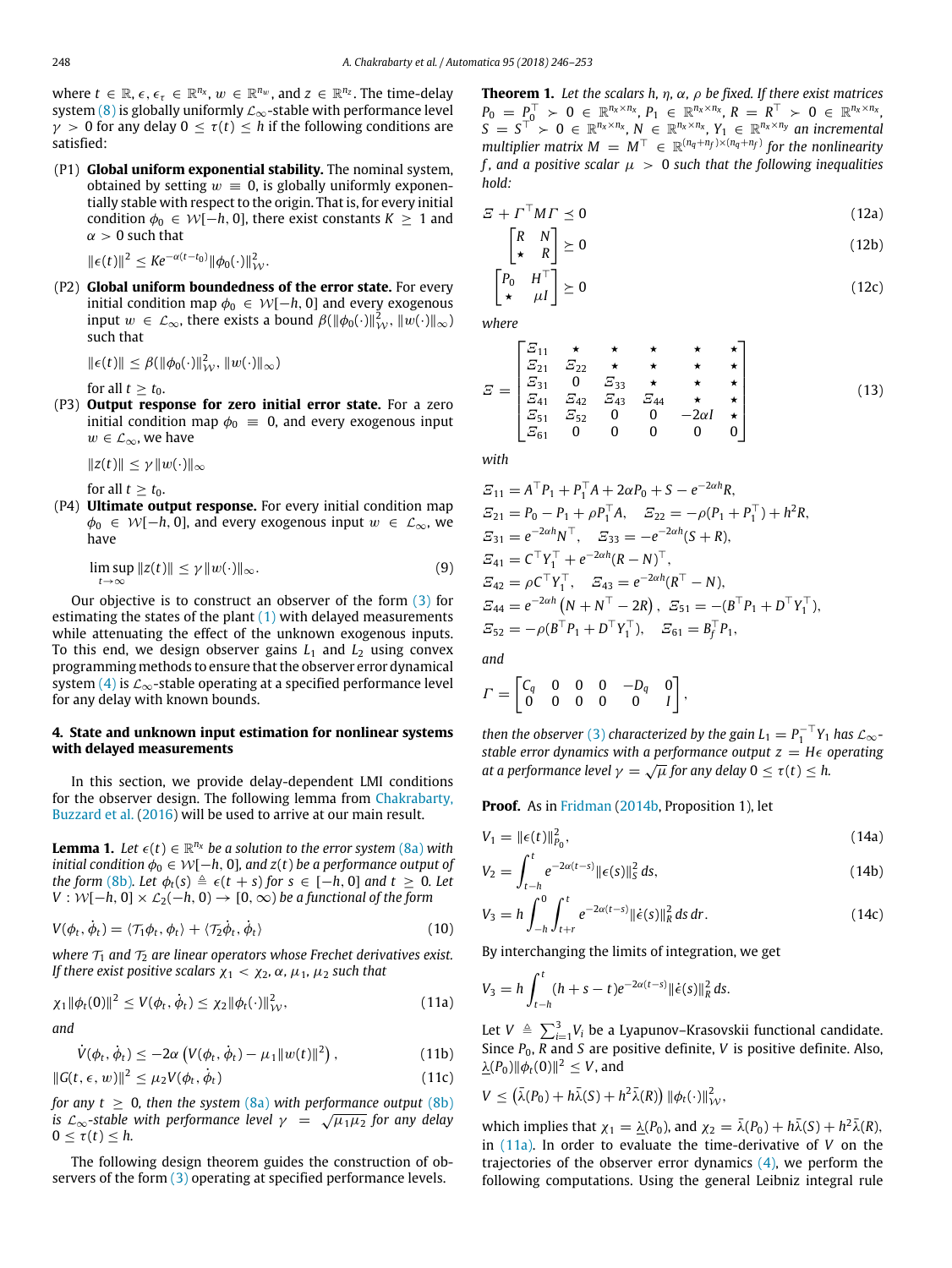yields

$$
\dot{V}_1 = 2\epsilon(t)^{\top} P_0 \dot{\epsilon}(t), \qquad (15a)
$$

$$
\dot{V}_2 = \|\epsilon(t)\|_{S}^{2} - e^{-2\alpha h} \|\epsilon(t - h)\|_{S}^{2}
$$
  
- 2\alpha \int\_{t-h}^{t} e^{-2\alpha(t-s)} \|\epsilon(s)\|\_{S}^{2} ds, (15b)

$$
\dot{V}_3 = h^2 \|\dot{\epsilon}(t)\|_{\dot{R}}^2 - h e^{-2\alpha h} \int_{t-h}^t \|\dot{\epsilon}(s)\|_{\dot{R}}^2 ds
$$
  

$$
-2\alpha h \int_{-h}^0 \int_{t+r}^t e^{-\alpha(t-s)} \|\dot{\epsilon}(s)\|_{\dot{R}}^2 ds dr.
$$
 (15c)

Note that the error dynamics [\(4\)](#page-1-3) can be re-written as  $A\epsilon + L_1C\epsilon_t +$  $B_f \Delta f - (B + L_1 D)w - \dot{\epsilon} = 0$ , where  $\epsilon_{\tau} = \epsilon (t - \tau(t))$  and  $\Delta f$  is defined in [\(5\).](#page-1-5) We use the descriptor method proposed in [Fridman](#page-7-25) [and](#page-7-25) [Shaked](#page-7-25) [\(2002\)](#page-7-25). This method involves treating  $\dot{\epsilon}$  as an auxiliary state, not parameter instead of replacing the dynamics  $(4)$  directly into  $\dot{V}_1$ . That is,

$$
\dot{V}_1 = 2e(t)^{\top} P_0 \dot{\epsilon}(t) + 2(\epsilon^{\top}(t)P_1^{\top} + \rho \dot{\epsilon}^{\top}(t)P_1^{\top}) (A\epsilon + L_1 C \epsilon_{\tau} + B_f \Delta f - (B + L_1 D)w - \dot{\epsilon}).
$$

Next, we use Jensen's inequality (see [Fridman,](#page-7-26) [2014a,](#page-7-26) Lemma 3.4) and inequality  $(12b)$  to bound the second term of  $\dot{V}_3$  as follows:

$$
- he^{-2\alpha h} \int_{t-h}^{t} ||\dot{\epsilon}(s)||_{R}^{2} ds \le -e^{-2\alpha h} \begin{bmatrix} r_{1} \\ r_{2} \end{bmatrix}^{\top} \begin{bmatrix} R & N \\ \star & R \end{bmatrix} \begin{bmatrix} r_{1} \\ r_{2} \end{bmatrix},
$$
  
where  $r_{1} = \epsilon - \epsilon_{\tau}$  and  $r_{2} = \epsilon_{\tau} - \epsilon_{h}$ , where  $\epsilon_{h} = \epsilon(t-h)$ . Let  
 $\xi^{\top} = [\epsilon^{\top} \quad \dot{\epsilon}^{\top} \quad \epsilon_{h}^{\top} \quad \epsilon_{\tau}^{\top} \quad w^{\top} \quad \Delta f^{\top}].$ 

Applying a congruence transform on the matrix inequality [\(12a\)](#page-2-2) with  $\xi$ , we obtain

$$
0 \geq \xi^{\top} \left( \mathbf{\Sigma} + \mathbf{\Gamma}^{\top} \mathbf{M} \mathbf{\Gamma} \right) \xi = \xi^{\top} \mathbf{\Sigma} \xi + \xi^{\top} \mathbf{\Gamma}^{\top} \mathbf{M} \mathbf{\Gamma} \xi.
$$

Note that

$$
\Gamma \xi = \begin{bmatrix} C_q \epsilon - D_q w \\ f(t, \hat{q}) - f(t, q) \end{bmatrix} = \begin{bmatrix} \Delta q \\ \Delta_f \end{bmatrix},
$$

where ∆*q* and ∆*f* are defined in [\(6\)](#page-1-6) and [\(5\),](#page-1-5) respectively. Since *M* is an incremental multiplier matrix for *f*, we conclude that  $\xi^\top \varGamma^\top M \varGamma \xi \geq 0$ . Hence,

$$
0 \ge \xi^\top \varXi \xi = \sum_{i=1}^3 (\dot{V}_i + 2\alpha V_i) - 2\alpha \|w\|^2
$$
  
=  $\dot{V} + 2\alpha (V - \|w\|^2).$ 

Taking the Schur complement of [\(12c\),](#page-2-3) we get  $\mu\epsilon^\top P_0\epsilon\geq \epsilon^\top H^\top H\epsilon$  $=$   $||z||^2$ . But  $\mu > 0$  and  $V \geq \epsilon^T P_0 \epsilon$ , hence the conditions of [Lemma 1](#page-2-4) are satisfied with  $\mu_1 = 1$  and  $\mu_2 = \mu$ , and that completes the proof.  $\square$ 

**Remark 1.** The inequalities [\(12\)](#page-2-5) are linear matrix inequalities in *M*, *N*, *P*<sub>0</sub>, *P*<sub>1</sub>, *R*, *S*, *Y* and  $\mu$  when the positive scalars  $\alpha$ ,  $\rho$ ,  $\eta$  and *h* are fixed.

#### **5. Unknown input estimation**

 $G \bigg[ \begin{array}{c} B \\ C \end{array}$ *D*  $\Big] = \mathcal{H},$ 

In this section, we present sufficient conditions for reconstructing components of the unknown input signal

 $v = \mathcal{H}w,$  (16)

where  $\mathcal{H} \in \mathbb{R}^{n_v \times n_w}$  is known. From  $\mathcal{H}$ , we can compute  $\mathcal{G}$  from

which will be used to guarantee the unknown input estimation quality.

We make the following assumption on the disturbance input  $w$ and state *x*.

<span id="page-3-0"></span>**Assumption 1.** The exogenous input  $w \in \mathcal{L}_{\infty}$  is absolutely continuous and its time-derivative  $\dot{w} \in \mathcal{L}_{\infty}$ .

<span id="page-3-5"></span>**Assumption 2.** The derivative of the state of the plant [\(1\)](#page-1-0) is bounded, that is,  $\dot{x} \in \mathcal{L}_{\infty}$ .

The class of nonlinearities considered in this section have *q* as their sole argument, and conform to the following condition.

<span id="page-3-4"></span>**Assumption 3.** The function  $f \triangleq f(q)$  is differentiable and there is a scalar  $\kappa_1$  such that  $||Df(q)|| \leq \kappa_1$  for any  $q \in \mathbb{R}^{n_q}$ .

To proceed, the class of time-varying delays is restricted.

<span id="page-3-1"></span>**Assumption 4.** The time delay  $\tau$  is absolutely continuous, and there exists a known scalar  $K > 0$  such that  $|\dot{\tau}(t)| < K$  for any  $t \in \mathbb{R}$ .

#### *5.1. Main unknown input estimation result*

Suppose an estimate of the unknown input  $v$  be given by

<span id="page-3-2"></span>
$$
\hat{v} \triangleq \mathcal{G} \begin{bmatrix} L_1(\hat{y} - y) \\ -(\hat{y} - y) \end{bmatrix} . \tag{17}
$$

Herein, we demonstrate that if certain linear matrix inequalities are satisfied, then we can guarantee an ultimate bound on the unknown input estimation error norm  $\|\hat{v} - v\|$  by leveraging the notion of  $\mathcal{L}_{\infty}$ -stability with specified performance for time delay systems.

<span id="page-3-8"></span>**Theorem 2.** *Suppose [Assumptions](#page-3-0)* 1*–*[4](#page-3-1) *hold. Let scalars h,* α*,* K*,* ρ *be fixed. Suppose there exist matrices*  $P_0 = P_0^\top \succ 0$ *,*  $P_1$ *,*  $Y_1$ *,*  $Q = Q^\top \succ 0$ *,*  $AR = R^\top \succ 0, S = S^\top \succ 0, N,$  an incremental multiplier matrix M for *the nonlinearity f, and scalars*  $v > 0$ ,  $\mu > 0$  *such that the following conditions, along with* [\(12b\)](#page-2-1) *and* [\(12c\)](#page-2-3) *with*  $H = I$ , *hold:* 

<span id="page-3-3"></span>
$$
\begin{bmatrix}\n\frac{E}{\phi_0} & \star & \star & \star \\
\frac{\phi_0}{\phi_1} & 0 & -\nu I & 0 \\
\phi_2 & 0 & 0 & -\nu I\n\end{bmatrix} + \begin{bmatrix}\n\hat{\Gamma}^\top M \hat{\Gamma} & 0 \\
0 & 0\n\end{bmatrix} \preceq 0
$$
\n(18)

*where the matrix* Ξ *has been defined in* [\(13\)](#page-2-6)*,*

<span id="page-3-9"></span>
$$
\hat{\Gamma} = \begin{bmatrix} C_q & 0 & 0 & 0 & -D_q & 0 & 0 \\ 0 & 0 & 0 & 0 & 0 & 1 & 0 \end{bmatrix},
$$
\n(19)

*and*

<span id="page-3-6"></span>
$$
\left[\begin{array}{c}\n\Phi_0 \\
\hline\n\Phi_1 \\
\hline\n\Phi_2\n\end{array}\right] = \left[\begin{array}{ccc}\nB_f^\top P_1 & \rho B_f^\top P_1 & 0 & 0 \\
\hline\n-\nu K I & 0 & 0 & 0 \\
\hline\n0 & C^\top Y_1^\top & \rho C^\top Y_1^\top & 0\n\end{array}\right].
$$
\n(20)

*Then the observer* [\(3\)](#page-1-2) *with gain*  $L_1 = P_1^{-T}Y_1$  *generates an estimate*  $\hat{v}$ *defined in* [\(17\)](#page-3-2) *that satisfies*

<span id="page-3-7"></span> $\limsup \| \hat{v} - v \| \leq \gamma_1 \| w(\cdot) \|_{\infty} + \gamma_2 \| \dot{w}(\cdot) \|_{\infty} + \gamma_3 \| \dot{x}(\cdot) \|_{\infty},$  (21) *t*→∞

*for any delay*  $0 \leq \tau(t) \leq h$ *, where* 

<span id="page-3-10"></span>
$$
\gamma_1 = \|\mathcal{G}\| \left( \kappa_1 \|B_f\| \|D_q\| + \sqrt{\mu} \left( \|A\| + \|C\| + \kappa_1 \|B_f\| \|C_q\| \right) \right),
$$
\n(22a)

$$
\gamma_2 = \sqrt{\mu} \|g\| (1 + \kappa_2 \|D_q\|),
$$
\n(22b)\n(22b)

$$
\gamma_3 = \sqrt{\mu} \, \kappa_2 \|\mathcal{G}\| \|\mathcal{C}_q\|.\tag{22c}
$$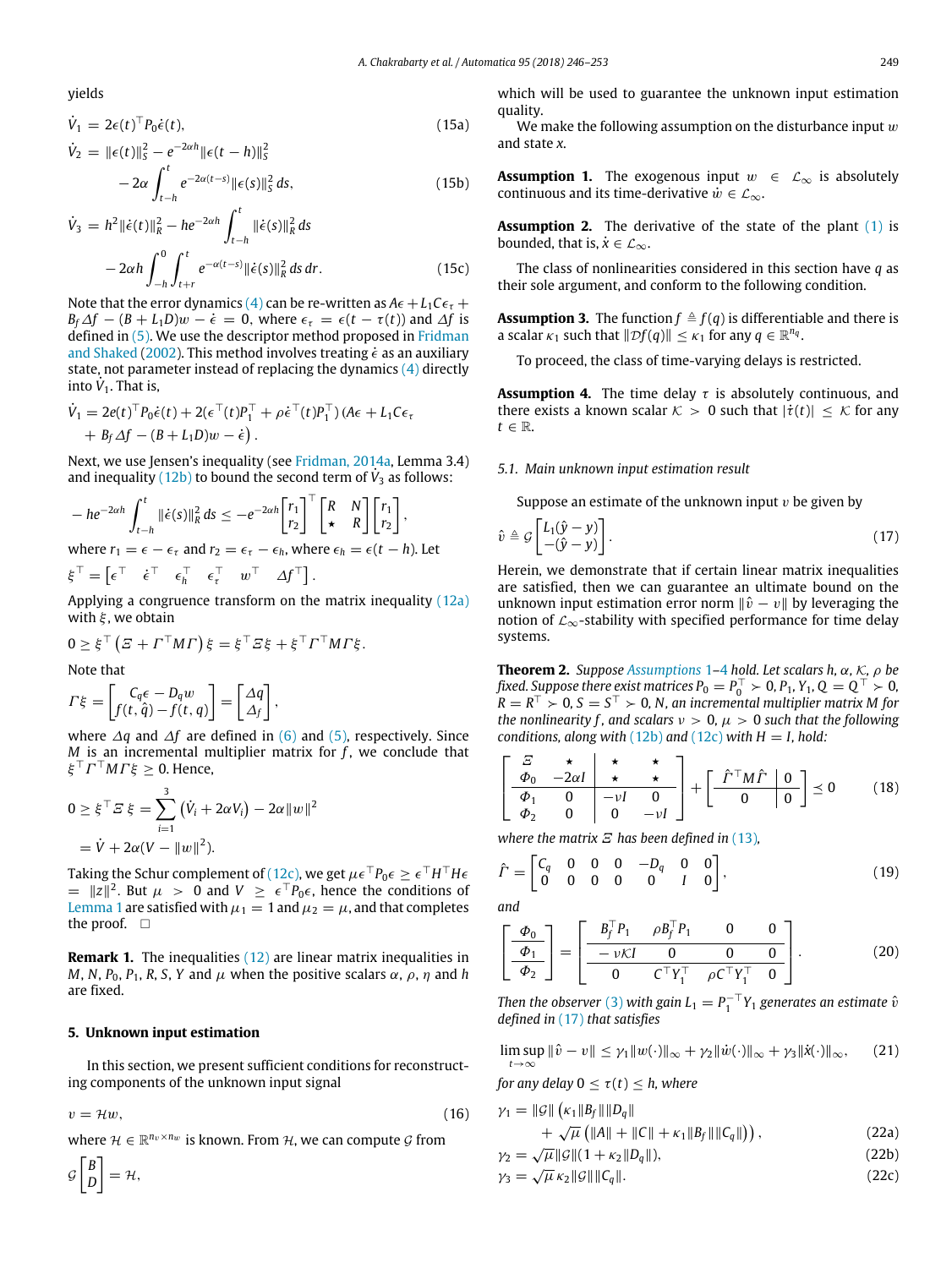**Proof.** Let  $\Delta f = f(\hat{q}) - f(q)$ , and recall that

<span id="page-4-0"></span> $\hat{y} - y = C\epsilon_{\tau} - Dw.$  (23)

We begin by rewriting the error dynamics [\(4\)](#page-1-3) and output error equation [\(23\)](#page-4-0) as

$$
\begin{bmatrix} L_1(\hat{y} - y) - Bw \\ -(\hat{y} - y) - Dw \end{bmatrix} = \begin{bmatrix} \dot{\epsilon} - A\epsilon - B_f \Delta f \\ -C\epsilon_\tau \end{bmatrix}.
$$

Pre-multiplying throughout by  $G$  and recalling the definition of  $\hat{v}$ in [\(17\),](#page-3-2) we obtain

$$
\hat{v} - v = \mathcal{G} \left[ \frac{\dot{\epsilon} - A\epsilon - B_f \Delta f}{-C\epsilon_\tau} \right].
$$

Hence,

<span id="page-4-1"></span>
$$
\limsup_{t \to \infty} \|\hat{v}(t) - v(t)\| \le \|\mathcal{G}\| \left( \|A\| \limsup_{t \to \infty} \|\epsilon(t)\| + \|B_f\| \limsup_{t \to \infty} \|A f\| + \limsup_{t \to \infty} \|\dot{\epsilon}(t)\| + \limsup_{t \to \infty} \|\dot{\epsilon}(t)\| + \|C\| \limsup_{t \to \infty} \|\epsilon_{\tau}(t)\|\right).
$$
\n(24)

The rest of the proof will leverage the notion of  $\mathcal{L}_{\infty}$ -stability with specified performance to bound each limit superior on the righthand side of [\(24\).](#page-4-1)

We note that a feasible solution to the matrix inequalities (18).  $(12b)$ , and  $(12c)$  imply that there exists a feasible solution to the matrix inequalities [\(12\)](#page-2-5) with  $H = I$ . Applying [Theorem 1,](#page-2-7) we conclude that there exists an observer of the form  $(3)$  with gain  $L_1 = P_1^{-\top} Y_1$  that satisfies

<span id="page-4-2"></span>
$$
\limsup_{t \to \infty} \|\epsilon(t)\| \le \sqrt{\mu} \|w(\cdot)\|_{\infty}
$$
\n(25)

for any delay  $0 < \tau(t) < h$ . Since this is true for arbitrarily large *t* and  $\tau$  is bounded, we also have

<span id="page-4-8"></span>
$$
\limsup_{t\to\infty} \|\epsilon_{\tau}(t)\| \le \sqrt{\mu} \|w(\cdot)\|_{\infty}.
$$
 (26)

We now show that ∥∆*f* ∥ is ultimately bounded. It follows from [Assumption 3,](#page-3-4) and the definition of ∆*q* in [\(6\)](#page-1-6) that

$$
\|\Delta f\| \leq \kappa_1 \|\Delta q\| \leq \kappa_1 \|\mathcal{C}_q \epsilon - D_q w\|.
$$

Using [\(25\),](#page-4-2) it is clear that

<span id="page-4-9"></span>
$$
\limsup_{t\to\infty}||\Delta f|| \leq \kappa_1 \left(\sqrt{\mu}||C_q|| + ||D_q||\right)||w(\cdot)||_{\infty}.
$$
 (27)

It remains to show that  $\dot{\epsilon}$  is ultimately bounded. We demonstrate this by taking the time-derivative of the error system and noting that this 'error-derivative system' is an uncertain system, with  $\dot{\tau}$  behaving like a norm-bounded uncertainty. With this insight, we can verify that a feasible solution to  $(18)$  results in a finite ultimate bound on  $\dot{\epsilon}$  for the uncertain error-derivative system, since  $w$ ,  $\dot{w}$  and  $\dot{x}$  are bounded by assumption.

Let

<span id="page-4-11"></span>
$$
\eta \triangleq \dot{\tau}/\mathcal{K}.\tag{28}
$$

By [Assumption 4,](#page-3-1)

<span id="page-4-12"></span>
$$
|\eta(t)| \le 1\tag{29}
$$

for any  $t \in \mathbb{R}$ . Next, we take the time-derivative of the error system  $(4)$ , which yields the error-derivative system

<span id="page-4-10"></span>
$$
\ddot{\epsilon} = A\dot{\epsilon} + (L_1 + \Delta L)\dot{\epsilon}_\tau + B_f \frac{d\Delta f}{dt} - (B + L_1 D)\dot{w},\tag{30}
$$

where

$$
\Delta L \triangleq \Delta L(t) = -\dot{\tau}L_1 = -\mathcal{K}\eta(t)L_1.
$$

Since the quantity  $\dot{\tau}$  (equivalently  $\eta$ ) is not readily available and |η| ≤ 1, we treat the quantity ∆*L* as a norm-bounded uncertainty in the sense of [Petersen](#page-7-27) [\(1987\)](#page-7-27). We also note that

$$
\frac{d\Delta f}{dt} = \frac{d}{dt}(f(\hat{q}) - f(q)) = \mathcal{D}f(\hat{q})\dot{\hat{q}} - \mathcal{D}f(q)\dot{q} \n= \mathcal{D}f(\hat{q})(\dot{\hat{q}} - \dot{q}) + (\mathcal{D}f(\hat{q}) - \mathcal{D}f(q))\dot{q}.
$$

From [\(6\),](#page-1-6) we get  $\dot{\hat{q}} - \dot{q} = C_q \dot{\epsilon} - D_q \dot{w}$  and  $\dot{q} = C_q \dot{x} + D_q \dot{w}$ . Hence,

<span id="page-4-4"></span>
$$
\ddot{\epsilon} = A\dot{\epsilon} + (L_1 + \Delta L_1(t))C\dot{\epsilon}_\tau + B_f\tilde{f}(t, \tilde{q}) + B_{\tilde{w}}\tilde{w},\tag{31a}
$$

<span id="page-4-3"></span>
$$
\tilde{f}(t, \tilde{q}) = \mathcal{D}f(\hat{q}(t))\tilde{q},\tag{31b}
$$

$$
\tilde{q} = C_q \dot{\epsilon} - D_q \dot{w},\tag{31c}
$$

where  $\tilde{w} = \begin{bmatrix} \dot{w} & \tilde{w}_2 \end{bmatrix}$  with

$$
\tilde{w}_2 = (Df(\hat{q}) - Df(q))\,\dot{q},\tag{32}
$$

and  $B_{\tilde{w}} = \begin{bmatrix} -B - L_1 D & B_f \end{bmatrix}$ . Since *M* is an incremental multiplier for *f* , we know from [D'Alto](#page-7-28) [and](#page-7-28) [Corless](#page-7-28) [\(2013,](#page-7-28) Lemma 4.4) that

$$
\begin{bmatrix} \tilde{q} \\ \mathcal{D}f(\hat{q})\tilde{q} \end{bmatrix}^\top M \begin{bmatrix} \tilde{q} \\ \mathcal{D}f(\hat{q})\tilde{q} \end{bmatrix} \geq 0
$$

for all  $\hat{q}$ ,  $\tilde{q}$   $\in \mathbb{R}^{n_q}$ . Hence, *M* is also an incremental multiplier matrix for  $\tilde{f}$  defined in [\(31b\).](#page-4-3) Henceforth, we consider the errorderivative system  $(31)$  as an uncertain nonlinear system with state  $\dot{\epsilon}$ , nonlinearity f, and exogenous input  $\tilde{w}$ . Since, by [Assumptions 1](#page-3-0) and  $2, \dot{w}$  $2, \dot{w}$  and  $\dot{x}$  are bounded, we have,

$$
\|\dot{q}\| \le \|C_q\| \|\dot{x}\| + \|D_q\| \|\dot{w}\|,\tag{33}
$$

that is, *q*˙ is bounded. Also, from [Assumption 3,](#page-3-4) we know that  $||Df(\hat{q}) - Df(q)|| \leq \kappa_2$ , which implies that  $||\tilde{w}_2|| \leq \kappa_2 (||C_q|| ||\dot{x}|| +$  $||D_q|| ||\dot{w}||$ ). Consequently,

$$
\|\tilde{w}\| \le \kappa_2 \|C_q\| \|\dot{x}\| + \left(1 + \kappa_2 \|D_q\|\right) \|\dot{w}\|.
$$
 (34)

Next, we demonstrate that solving  $(18)$  implies that the uncertain nonlinear system [\(31\)](#page-4-4) with norm-bounded uncertainty ∆*L* is  $\mathcal{L}_{\infty}$ -stable with a specified performance level for any delay 0  $\leq$  $\tau(t) \leq h$ . To this end, we take Schur complements of [\(18\).](#page-3-3) Since  $v > 0$ , the inequality [\(18\)](#page-3-3) is equivalent to

<span id="page-4-6"></span>
$$
\begin{bmatrix} \mathcal{Z} & \star \\ \boldsymbol{\Phi}_0 & -2\alpha I \end{bmatrix} + \hat{\boldsymbol{\Gamma}}^\top \boldsymbol{M} \hat{\boldsymbol{\Gamma}} + \frac{1}{\nu} \boldsymbol{\Phi}_1^\top \boldsymbol{\Phi}_1 + \frac{1}{\nu} \boldsymbol{\Phi}_2^\top \boldsymbol{\Phi}_2 \preceq 0,\tag{35}
$$

where  $\Phi_0$ ,  $\Phi_1$  and  $\Phi_2$  are defined in [\(20\).](#page-3-6)

Let  $\tilde{\Phi}_1$  =  $\begin{bmatrix} -\mathcal{K}I & 0 & 0 & 0 \end{bmatrix}$ . Then, we get  $(1/\nu)\Phi_1^\top\Phi_1$  +  $(1/\nu)\Phi_2^\top\Phi_2 = \nu \tilde{\Phi}_1^\top \tilde{\Phi}_1 + (1/\nu)\Phi_2^\top \Phi_2$ . Using Young's inequality, we know that for any  $v > 0$  and any  $|\eta| \leq 1$ ,

<span id="page-4-5"></span>
$$
\nu \, \tilde{\Phi}_1^\top \tilde{\Phi}_1 + \frac{1}{\nu} \Phi_2^\top \Phi_2 \succeq \eta \left( \tilde{\Phi}_1^\top \Phi_2 + \Phi_2^\top \tilde{\Phi}_1 \right). \tag{36}
$$

Substituting [\(36\)](#page-4-5) into [\(35\),](#page-4-6) we obtain

<span id="page-4-7"></span>
$$
0 \geq \begin{bmatrix} \Xi & \star \\ \Phi_0 & -2\alpha I \end{bmatrix} + \hat{\Gamma}^\top M \hat{\Gamma} + \eta \left( \tilde{\Phi}_1^\top \Phi_2 + \Phi_2^\top \tilde{\Phi}_1 \right)
$$
  
=  $\hat{\Xi} + \hat{\Gamma}^\top M \hat{\Gamma},$  (37)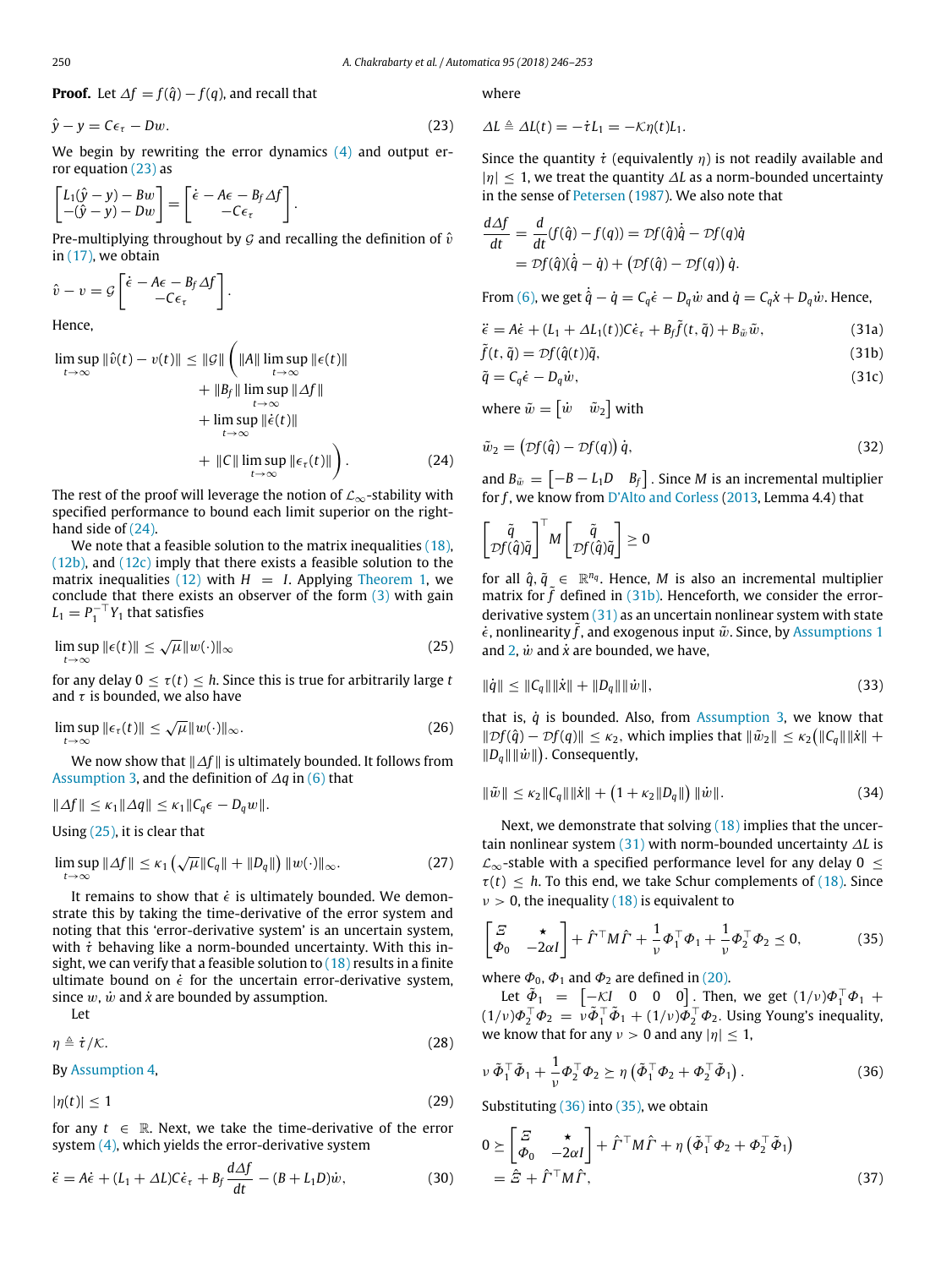where

$$
\hat{E} = \begin{bmatrix}\n\overline{E}_{11} & \star & \star & \star & \star & \star & \star & \star \\
\overline{E}_{21} & \overline{E}_{22} & \star & \star & \star & \star & \star & \star \\
\overline{E}_{31} & 0 & \overline{E}_{33} & \star & \star & \star & \star & \star \\
\overline{E}_{41} & \overline{E}_{42} & \overline{E}_{43} & \overline{E}_{44} & \star & \star & \star & \star \\
\overline{E}_{51} & \overline{E}_{52} & 0 & 0 & -2\alpha I & \star & \star \\
\overline{E}_{61} & 0 & 0 & 0 & 0 & 0 & \star \\
\overline{E}_{71} & \overline{E}_{72} & 0 & 0 & 0 & 0 & -2\alpha I\n\end{bmatrix}
$$

with  $\tilde{E}_{41} = C^{\top} (L + \Delta L(t))^{\top} P_1$ ,  $\tilde{E}_{42} = C^{\top} (L + \Delta L(t))^{\top} \rho P_1$ ,  $E_{71} = B_1^{\top} P_1, E_{72} = \rho B_1^{\top} P_1$ , and  $Y = P_1^{\top} L$ . The other submatrices of  $\mathcal E$  are identical to those in [\(13\)](#page-2-6) for the system [\(31\).](#page-4-4) The terms  $\tilde{\varXi}_{41}$  and  $\tilde{\varXi}_{42}$  reflect the change in  $\tilde{\varXi}$  due to the presence of the norm-bounded uncertainty term  $(L + \Delta L(t))C\dot{\epsilon}_t$ . Since the inequality  $(18)$  is equivalent to  $(37)$  for the uncertain nonlinear system [\(31\),](#page-4-4) applying [Theorem 1](#page-2-7) implies that a feasible solution to [\(18\)](#page-3-3) guarantees that

<span id="page-5-0"></span>
$$
\limsup_{t \to \infty} \|\dot{\epsilon}(t)\| \le \sqrt{\mu} \|\tilde{w}(\cdot)\|_{\infty} \tag{38}
$$

for any delay  $0 < \tau(t) < h$ .

Replacing the right hand side of  $(24)$  with the corresponding bounds in  $(25)$ ,  $(26)$ ,  $(27)$ , and  $(38)$ , we obtain the desired perfor-mance bounds [\(21\)](#page-3-7) for any delay  $0 \leq \tau(t) \leq h$ . This completes the proof.  $\square$ 

**Remark 2.** One can pose the unknown input estimation problem as a generalized eigenvalue problem to yield good performance. For example, if solving

 $\mu^{\star} \coloneqq \argmin \mu$  subject to the constraints (18)

yields a small value of  $\mu^{\star}$ , then the ultimate unknown input estimation error is expected to be small.

This work extends our results on unknown input estimation for the delay-free case in [Chakrabarty,](#page-7-21) [Corless](#page-7-21) [et](#page-7-21) [al.](#page-7-21) [\(2017\)](#page-7-21) in the following two ways. The additional challenge of non-constant time delays in the measurement equation  $(1b)$  leads to novel analysis and design via existing Lyapunov–Krasovskii techniques. We also present a novel estimation method for unknown input estimation based on the performance analysis of the error derivative system [\(30\).](#page-4-10) Specifically for time-delay case an additional term  $-\dot{\tau}L_1C\dot{e}$ <sub>τ</sub> has to be taken into account. This challenge is overcome by treating this as a norm-bounded uncertainty and leveraging this insight to construct new conditions detailed in [Theorem 2.](#page-3-8)

#### *5.2. Some special cases*

Based on the main unknown input estimation result of this paper [\(Theorem 2\)](#page-3-8), we can formulate simpler LMIs when additional conditions are satisfied. In particular, we consider the cases when (i) the time delay  $\tau(t)$  is constant, and, (ii) the error dynamics are linear.

#### *5.2.1. Case I: Constant time delay*

We now consider the special case when the time delay  $\tau$  is constant, that is,  $\dot{\tau} = 0$ . The time derivative system of the error dynamics of the observer [\(3\)](#page-1-2) becomes

$$
\ddot{\epsilon} = A\dot{\epsilon} + L_1 C \dot{\epsilon}_\tau + B_f \frac{d\Delta f}{dt} - (B + L_1 D)\dot{w}.\tag{39}
$$

Note that, unlike [\(30\),](#page-4-10) this derivative system is not uncertain, which yields the following result.

**Corollary 1.** *Suppose [Assumptions](#page-3-0)* 1*–*[4](#page-3-1) *hold. Let the scalars h,* α*,* K *and*  $\rho$  *be fixed. Suppose there exist matrices*  $P_0 = P_0^\top \succ 0$ ,  $P_1 \succ 0$ ,  $Y_1, Q = Q^{\top} > 0, S = S^{\top} > 0$ , an incremental multiplier matrix

<span id="page-5-1"></span>
$$
\begin{bmatrix} \n\tilde{z} & \star \\ \n\Phi_0 & -2\alpha I \n\end{bmatrix} + \hat{\Gamma}^\top M \hat{\Gamma} \le 0 \tag{40}
$$

*where the matrix*  $\vec{E}$  *is defined in* [\(13\)](#page-2-6),  $\hat{\Gamma}$  *is defined in* [\(19\)](#page-3-9)*, and*  $\Phi_0$  *is defined in* [\(20\)](#page-3-6)*. Then the observer* [\(3\)](#page-1-2) *with gain*  $L_1 = P_1^{-\top}Y_1$  *generates an estimate*  $\hat{v}$  *defined in* [\(17\)](#page-3-2)*, which satisfies* [\(21\)](#page-3-7) *for any constant delay*  $0 \le \tau \le h$ , where  $\gamma_1$ ,  $\gamma_2$  *and*  $\gamma_3$  *are described in* [\(22\)](#page-3-10)*.* 

**Proof.** Taking Schur complements of  $(40)$  yields  $(37)$  with  $\Delta L = 0$ . The inequality  $(12b)$  is not required for the case of constant delays [\(Fridman,](#page-7-26) [2014a\)](#page-7-26). The rest of the proof follows arguments used in the proof of [Theorem 2.](#page-3-8)  $\square$ 

### *5.2.2. Case II: Linear error dynamics*

<span id="page-5-4"></span>For  $f = 0$ , we have a system of the form

$$
\dot{x} = Ax + Bw + g(t, u, y) \tag{41a}
$$

$$
y = Cx_{\tau} + Dw, \tag{41b}
$$

<span id="page-5-3"></span>with the symbols bearing the same meaning as in  $(1)$ . The corresponding unknown input observer has the structure

$$
\dot{\hat{x}} = A\hat{x} + L(\hat{y} - y) + g(t, u, y)
$$
\n(42a)

$$
\hat{y} = C\hat{x}_{\tau} \tag{42b}
$$

that yields the error dynamics

<span id="page-5-2"></span>
$$
\dot{\epsilon} = A\epsilon + LC\epsilon_{\tau} - (B + LD)w. \tag{43}
$$

[T](#page-3-1)aking the derivative of [\(43\)](#page-5-2) with respect to *t* and recalling [As](#page-3-1)[sumption 4](#page-3-1) yields the uncertain, linear time-delay system

$$
\ddot{\epsilon} = A\dot{\epsilon} + (L + \Delta L(t))C\dot{\epsilon}_{\tau} - (B + LD)\dot{w},\tag{44}
$$

with  $\Delta L(t) = -\dot{\tau}L = -\mathcal{K}\eta(t)L$  by [\(28\).](#page-4-11) Note that  $\eta$  satisfies [\(29\).](#page-4-12) The following corollary provides LMIs to reconstruct the unknown input  $w$  using the observer  $(42)$ .

**Corollary 2.** *Suppose [Assumptions](#page-3-0)* 1 and [4](#page-3-1) *hold. Let the scalars h,* α*,* K and  $\rho$  be fixed. Suppose there exist matrices  $P_0 = P_0^{\top} > 0$ ,  $P_1 > 0$ , *Y*,  $Q = Q^{\top} > 0$ ,  $R = R^{\top} > 0$ ,  $S = S^{\top} > 0$ , *N*, and scalars  $\nu > 0$ ,  $\mu > 0$  *such that the following inequalities, along with* [\(12b\)](#page-2-1) and [\(12c\)](#page-2-3) *with*  $H = I$ , *hold*:

$$
\begin{bmatrix} \mathcal{Z} & \star & \star \\ \varPhi_1 & -\nu I & 0 \\ \varPhi_2 & 0 & -\nu I \end{bmatrix} \preceq 0 \tag{45}
$$

*where the matrix*  $\mathbf{E}$  *has been defined in* [\(13\)](#page-2-6) *and*  $\Phi_1$ *,*  $\Phi_2$  *are described in* [\(20\)](#page-3-6). Then the observer [\(3\)](#page-1-2) with gain  $L = P_1^{-T}Y$  generates an *estimate*  $\hat{v}$  *defined in* [\(17\)](#page-3-2)*, which satisfies* 

$$
\limsup_{t \to \infty} \|\hat{v}(t) - v(t)\| \le \sqrt{\mu} \|\mathcal{G}\| (\|A\| + \|C\|) \|w(\cdot)\|_{\infty} + \sqrt{\mu} \|\mathcal{G}\| \|w(\cdot)\|_{\infty},
$$

*for any delay*  $0 \leq \tau(t) \leq h$ .

**Proof.** We prove this by removing the matrices associated with the nonlinearity, namely, *M*,  $C_q$ ,  $D_q$ , and  $B_f$  from the conditions [\(18\)](#page-3-3) and Eq.  $(22)$ .  $\square$ 

Next, we demonstrate that if, for the system  $(41)$ , the pair (*A*, *C*) is detectable, then the performance level  $\gamma$  is finite for any performance output  $z = H\epsilon$ .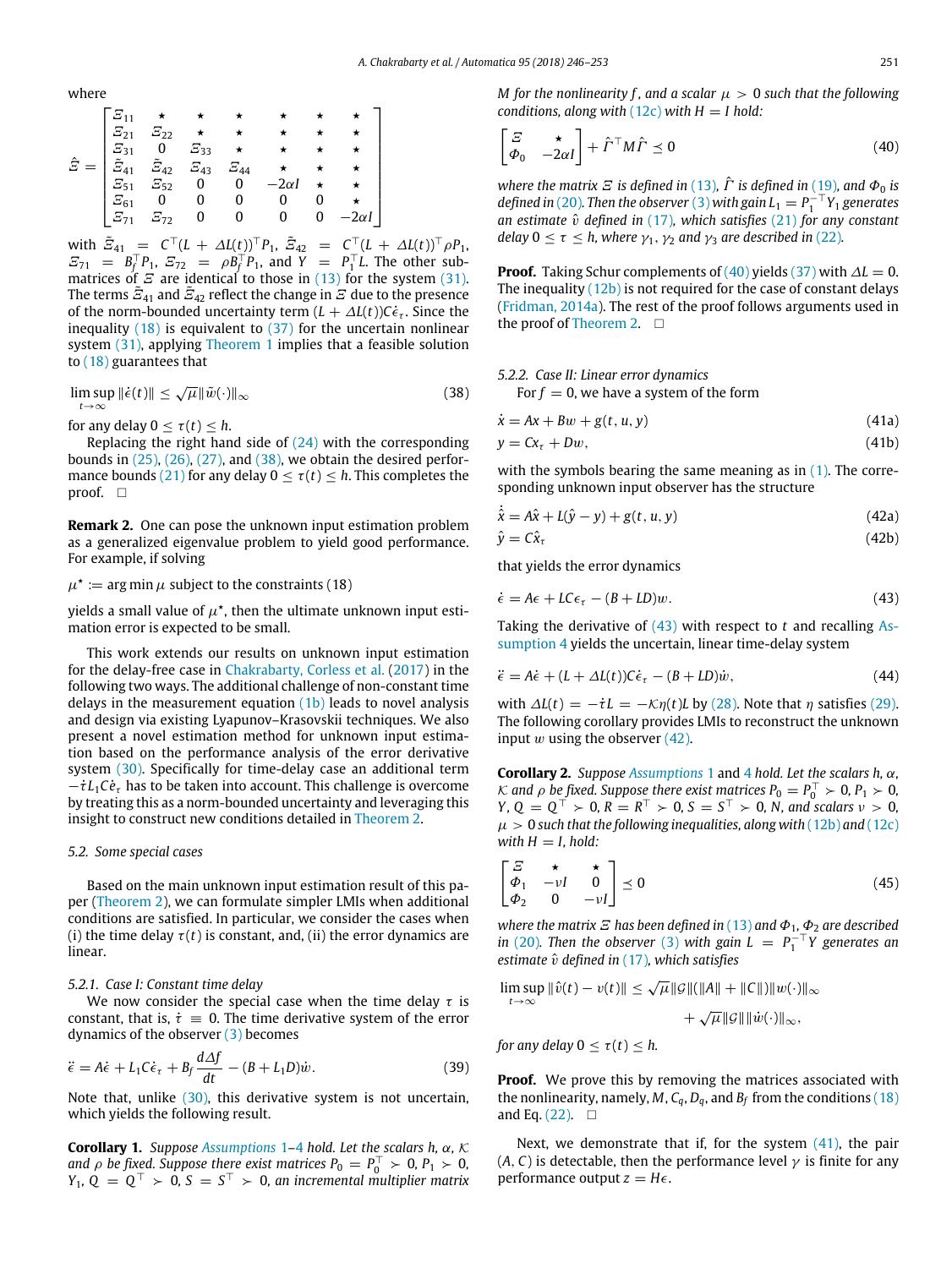**Theorem 3.** *Consider the system* [\(41\)](#page-5-4)*. Suppose* (*A*, *C*) *is detectable. Then, for any performance output*  $z = H\epsilon$  *and sufficiently small h, there exists an observer* [\(42\)](#page-5-3) *with gain L such that the observer error dynamics* [\(43\)](#page-5-2) *is*  $\mathcal{L}_{\infty}$ -stable with performance level  $\gamma < \infty$ , for any  $0 < \tau(t) < h$ .

**Proof.** Since the pair  $(A, C)$  is detectable, this implies that there exists a matrix *L* such that  $A + LC$  is Hurwitz. Consider the error dynamics [\(43\)](#page-5-2) with  $\tau = 0$ , namely  $\dot{\epsilon} = (A + LC)\epsilon - (B +$  $LD$ *w* Since  $A + LC$  is Hurwitz, from [Krichman,](#page-7-29) [Sontag,](#page-7-29) [and](#page-7-29) [Wang](#page-7-29) [\(2001,](#page-7-29) Proposition 2.6), we know that this implies the existence of two positive scalars  $\delta_1 \in (0, \infty)$  and  $\delta_2 \in (0, ||A + LC||)$  such that  $||\epsilon(t)||$   $\leq \delta_1 e^{-\delta_2 t} ||\epsilon(0)|| + \frac{\delta_1}{\delta_2} ||B + LD|| ||w(\cdot)||_{\infty}$ . Therefore,  $\limsup_{t\to\infty}$   $||z(t)|| \leq \frac{\delta_1}{\delta_2}$   $||H|| ||B + LD|| ||w(\cdot)||_{\infty}$ , which implies  $\gamma = \|H\| \|B + LD\| \delta_1 / \delta_2^2 < \infty$ . As we have LMI-based sufficient conditions that are feasible for non-delay case, then by standard arguments for delay-dependent conditions via simple Lyapunov– Krasovskii functionals [\(Fridman,](#page-7-26) [2014a\)](#page-7-26), the time-delay system will preserve a finite gain for small enough delays.  $\Box$ 

#### **6. Simulation results on enzyme kinetics**

To demonstrate the performance of our proposed observer, we use a modification of an enzyme kinetic model for studying oscillations at the cellular level, fitted to experimental data in [Goodwin](#page-7-30) [\(1965\)](#page-7-30). A challenge in estimating the states of such cellular systems *in vitro* or *in vivo* is that measurements are generally delayed due to inherent time lags in the measurement apparatus/method. The delay is also non-constant, typically exhibiting low variance.

We incorporate these difficulties into the nonlinear dynamical system of enzyme kinetics as follows:

$$
\dot{x}_1(t) = -x_1(t) + \frac{360}{43 + x_3^r} + w(t)
$$
\n(46a)

$$
\dot{x}_2(t) = x_1 - 0.6x_2 \tag{46b}
$$

 $\dot{x}_3(t) = x_2 - 0.8 x_3$  (46c)

$$
y(t) = x_1(t - \tau(t)) + w(t).
$$
 (46d)

Here,  $x_1$  represents the concentration of an enzyme whose synthesis rate is regulated by a metabolite  $x_3$ , and is regulated in turn by the metabolite  $x_2$ . The nonlinear term is akin to a Hill function, and *r* is chosen to be 10, as in [Chis,](#page-7-31) [Banga,](#page-7-31) [and](#page-7-31) [Balsa-Canto](#page-7-31) [\(2011\)](#page-7-31) to induce oscillatory behavior in the cells. We made the following modifications to illustrate the performance of our method: (a) the unknown input  $w(t)$  representing measurement noise and intracellular crosstalk, is added to the state  $x_1$  and the output *y*; this  $w$  is generated from a uniform distribution with smoothing (to ensure differentiability of w) and lies in the range  $[-1, 1]$ ; and, (b) the time delay signal  $\tau(t) = 0.5 + 0.2 \sin(0.2t)$  is introduced to reflect the realistic challenge of delayed measurements:  $\tau$  is a positively biased sinusoidal signal bounded by  $h = 0.7$  that satisfies  $|\dot{\tau}| \leq 0.04$ .

We begin by rewriting the system  $(46)$  in the form  $(1)$ . This yields the matrices

$$
A = \begin{bmatrix} -1 & 0 & 0 \\ 1 & -0.6 & 0 \\ 0 & 1 & -0.8 \end{bmatrix}, B_f = \begin{bmatrix} 1 \\ 0 \\ 0 \end{bmatrix}, B = \begin{bmatrix} 1 \\ 0 \\ 0 \end{bmatrix}
$$
  

$$
C = \begin{bmatrix} 1 & 0 & 0 \end{bmatrix}, D = 1, C_q = \begin{bmatrix} 0 & 0 & 1 \end{bmatrix}, D_q = 0.
$$

Note that since there is no control input or other redundant information, we have  $g = 0$ . With  $q = x_3$ , the nonlinearity can be written as  $f(q)~=~360/(43+q^{10})$ , and  $g~=~0$ . Numerically, we obtain that the derivative of *f* is bounded by  $\sigma_f = 14.514$ , implying from [D'Alto](#page-7-28) [and](#page-7-28) [Corless](#page-7-28) [\(2013,](#page-7-28) Section 6.1) that an incremental multiplier matrix for  $f$  is given by  $M = \text{diag}\left(\left[k\sigma_f^2 \quad -k\right]\right)$  , where

<span id="page-6-1"></span>

**Fig. 1.** (*Top right*) Decay of the state estimation error norm ∥*e*(*t*)∥. (*Bottom left*) Decay of the unknown input estimation error norm  $||w(t) - \hat{w}(t)||$ . (*Top left*) Timevarying delay signal  $\tau(t)$ . (*Bottom right*) Unknown input  $w(t)$  and its estimate.

 $k > 0$  is a decision variable for the LMIs to be solved. We fix  $\alpha =$ 0.05,  $\rho = 2$ , and choose the known time-varying measurement delay illustrated in the top right plot of [Fig. 1.](#page-6-1) Note that  $||w(\cdot)||_{\infty} \le$ 1 as shown in the bottom right plot of [Fig. 1.](#page-6-1) Since we wish to [ 1 0 0 1] . We solve the LMIs in [Theorem 2](#page-3-8) using CVX [\(Grant](#page-7-32) estimate  $v = w$ , we deduce that  $H = 1$ , and therefore,  $G =$  $\frac{1}{8}$  [Boyd,](#page-7-32) [2008\)](#page-7-32) to obtain  $k = 372.2974$ ,  $\nu = 1.83 \times 10^5$ ,  $L_1 =$  $\begin{bmatrix} -0.9971 & -0.0005 & 0.0000 \end{bmatrix}^T$ , and  $\gamma = 0.0016$ .

<span id="page-6-0"></span>The cellular oscillator and proposed observer is simulated in MATLAB. The result of our *in-silico* evaluation is shown in [Fig. 1.](#page-6-1) As expected, the state estimation and unknown input estimation errors decay to small levels in spite of sharp changes in  $\tau$  and w, and the unknown input estimation (bottom-right plot) is of satisfactory accuracy.

#### **7. Conclusions**

Many engineering applications involving cyber–physical systems or sensor signals arising from the internet-of-things produce measurable outputs that are delayed due to sensor lag or communication protocols such as handshaking. In this paper, we develop a systematic framework for developing observers that are capable of leveraging delayed measurements to provide state estimates in the presence of exogenous disturbances in the state and measurement vector fields, in addition to nonlinearities in the system structure. We express a wide range of nonlinearities via incremental quadratic constraints and generate computationally tractable conditions that are used to derive the observer gains. Furthermore, we provide sufficient conditions that enable the estimation of the unknown inputs acting on the system, despite measurement delays; this problem is very challenging and has remained relatively unexplored in the literature.

The suggested method has some limitations that pose open challenges. For example, there is no automatic method for deriving incremental multiplier matrices for a given nonlinearity, so some domain-specific knowledge is required to fix the structure of *M*. Another challenge is to relax the assumption of boundedness on  $\dot{x}$ , although this is not a practical concern. Advantages of our observer design strategy include simplicity and tractability of design, inherent graceful degradation that enables weakening of the derogatory effects of  $w$  in cases where  $w$  cannot be asymptotically estimated